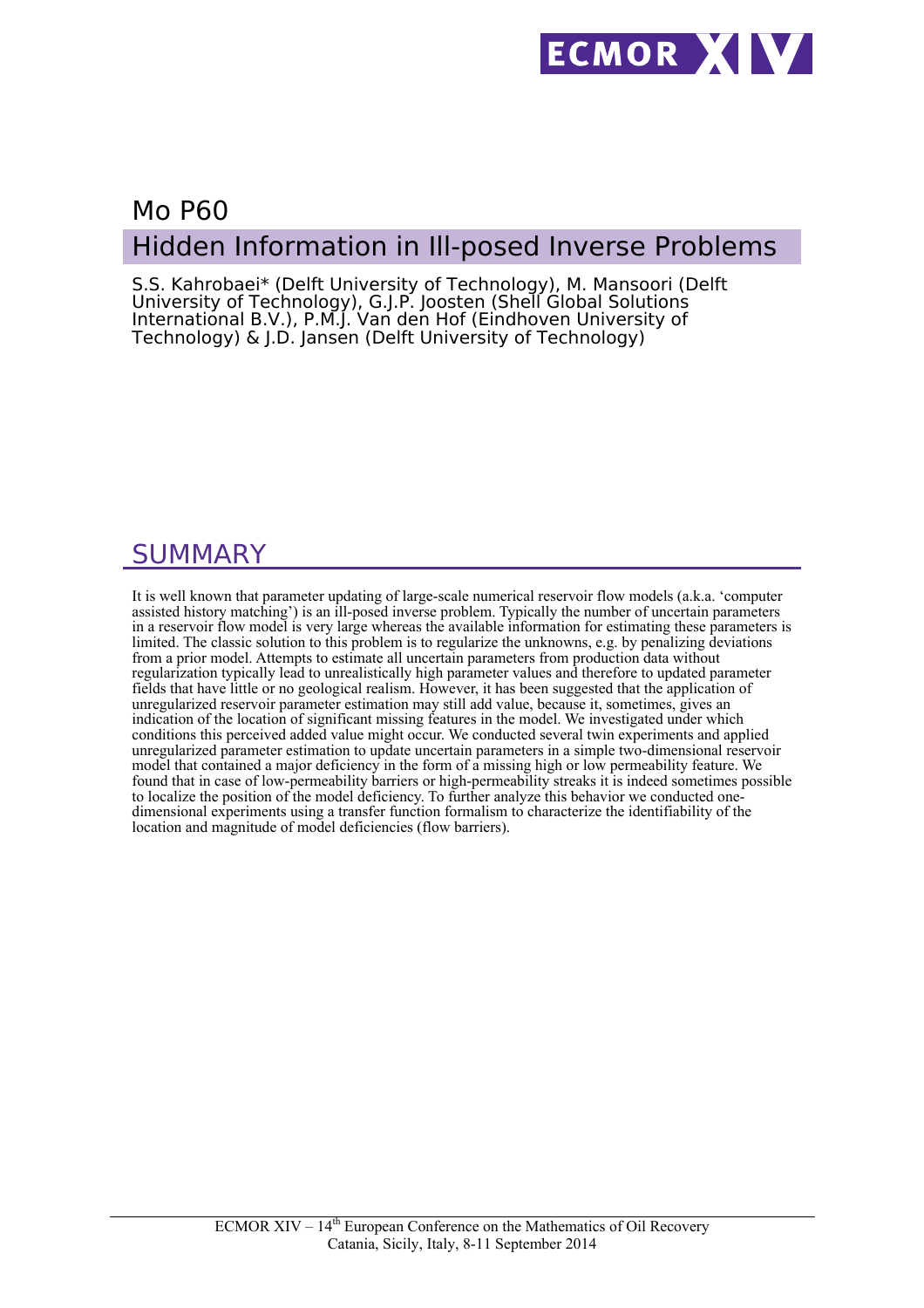

## **Introduction**

### *Bayesian parameter estimation*

Estimating reservoir parameters from measured data is usually an ill-posed inverse problem due to the large number of parameters and the limited amount of data (Shah et al., 1978; Oliver et al., 2008). The ill-posed nature of the problem leads to unreliable results. A classic way to restore well-posedness is regularization through introducing additional information. This can be done by, e.g., specifying a strong spatial correlation, zonation, expansion in terms of a limited number of basis functions, penalizing deviations from a prior model, or a combination of these methods. Penalizing deviations from a prior model forms a natural consequence of applying a Bayesian approach to updating an uncertain prior, using uncertain data, to obtain a less uncertain posterior (Tarantola, 2005; Oliver et al., 2008). The penalty term makes the problem well-posed, restricts the parameter updates to values that keep the posterior values not too far from the prior values, and generally increases the smoothness of the results. On the other hand, attempts to estimate all uncertain parameters from production data without regularization typically lead to very high or low parameter values that have little or no geological realism. It is also well known that the estimated parameter values in such unregularized illposed problems are extremely sensitive to noise in the data.

#### *Model maturation*

Joosten et al. (2011) introduced the *model maturation* concept and showed that sometimes the application of unregularized reservoir parameter estimation still appears to have added value. They showed that localized unrealistic parameter values can be used as an indicator of model errors (or *under-modeling*) in the underlying reservoir model. The objective of the present paper is to investigate some of the theoretical aspects of model maturation, i.e. to determine why and under which conditions there is relevant information hidden in the results of unregularized ill-posed inverse problems.

#### *Approach*

In our approach to investigate the model maturation concept we first use 'twin experiments' in which computer-assisted history matching of one or more priors (i.e. reservoir models) is performed using synthetic data, generated with the aid of a 'synthetic truth' (i.e. another reservoir model). The synthetic truth has a significant flow-relevant feature (e.g. a flow barrier or a high permeability streak) which is missing in the prior models. In the second part of the paper we analyze the identifiability of a flow barrier for a one-dimensional (1D) case in the frequency domain.

## **Objective function**

In a Bayesian framework, reservoir history matching can be formulated as a minimization problem. The underlying assumption is usually that the prior model can be characterized by mean values and a covariance matrix of the uncertain parameters (Oliver et al., 2008). The objective function then consist of a quadratic mismatch term and a term that penalizes deviations of the parameters from their prior mean values:

$$
J(\theta) = \underbrace{\left(\mathbf{d} - \mathbf{h}(\theta)\right)^{T} \mathbf{P}_{d}^{-1} \left(\mathbf{d} - \mathbf{h}(\theta)\right)}_{\text{data mismatch term}} + \underbrace{\left(\theta - \overline{\theta}\right)^{T} \mathbf{P}_{\theta}^{-1} \left(\theta - \overline{\theta}\right)}_{\text{regularization term}},
$$
\n(1)

where  $\theta$  is a vector of unknown model parameters and  $\overline{\theta}$  a vector of their mean values, **d** is a vector of data (measurements), **h** is a vector valued-function that relates the model parameters to the model outputs (i.e. the simulated data), and  $P_d$  and  $P_\theta$  are covariance matrices of data errors and model parameters respectively. The unregularized objective function does not contain the regularization term:

$$
J(\boldsymbol{\theta}) = (\mathbf{d} - \mathbf{h}(\boldsymbol{\theta}))^T P_d^{-1} (\mathbf{d} - \mathbf{h}(\boldsymbol{\theta})).
$$
 (2)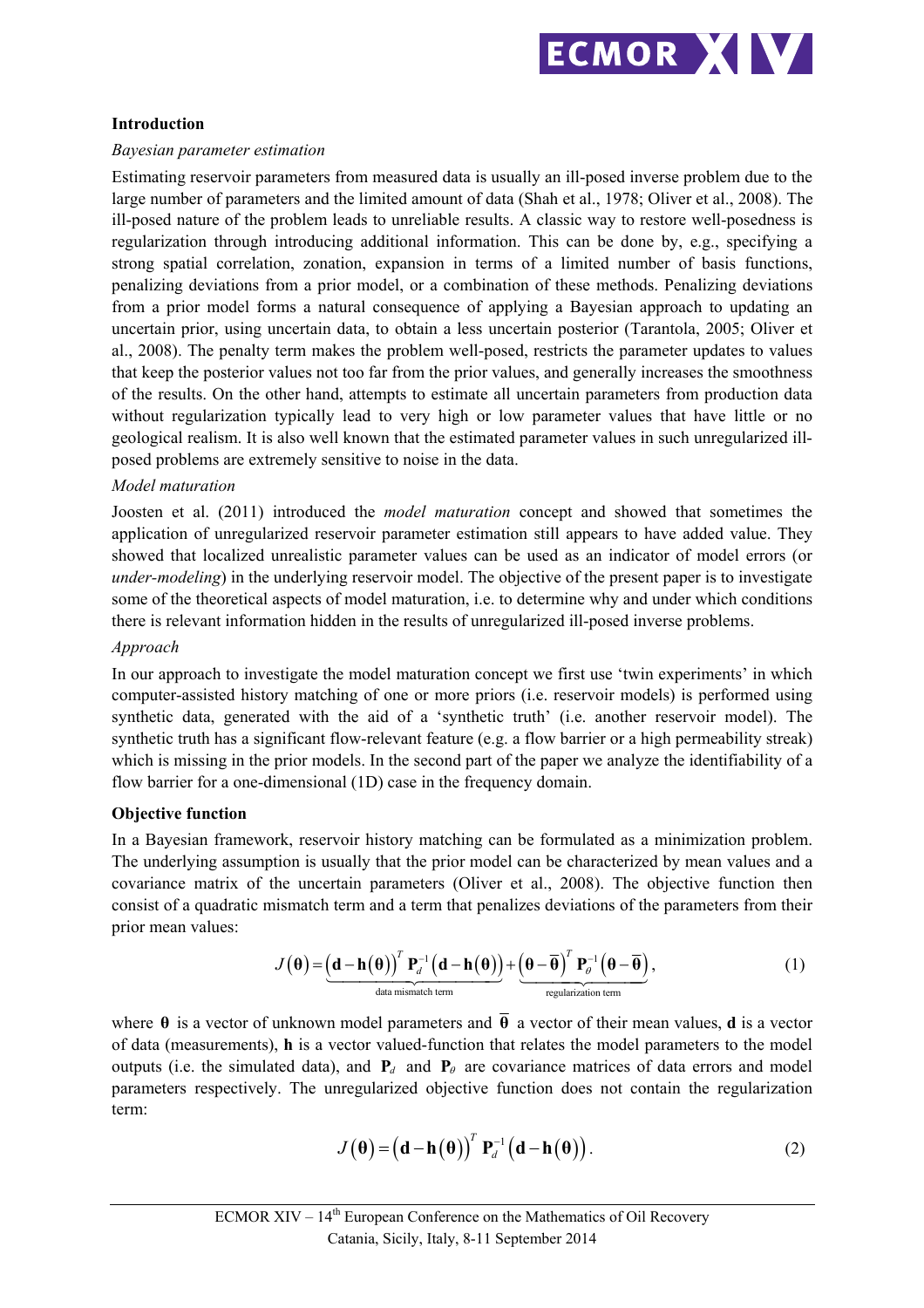

Minimization of the objective function is achieved by adjustment of the model parameters **θ** , usually subject to constraints on their values. Various numerical techniques are available to perform this minimization, the most efficient one being gradient-based minimization where the gradient is computed using the adjoint method (Oliver et al., 2008). For the present study we used an in-house reservoir simulator with adjoint-functionality and an iterative gradient-based minimization procedure.

#### **Experimental results**

#### *Reservoir model*

As a first step we use a simple 2D reservoir model with a five-spot water injection-production configuration to investigate the model maturation approach. The reservoir is horizontal and divided in  $21 \times 21 = 441$  grid blocks of size 33.33m  $\times$  33.33m  $\times$  2m. The constant porosity is 0.3, the initial water saturation is 0.2, and the initial reservoir pressure is 30 MPa. The four producers, located at the corners are operated at a constant bottom hole pressure of 25 MPa, without rate constraints, and the water injector at the center at a constant water flow rate of  $0.002 \text{ m}^3/\text{s}$ , without pressure constraints. Oil and water viscosities are  $\mu_0 = 5 \times 10^{-3}$  Pa s,  $\mu_w = 1 \times 10^{-3}$  Pa s, oil, rock and water compressibilities are  $c_0 = 1.0 \times 10^{-9} \text{ Pa}^{-1}$ ,  $c_r = 1.0 \times 10^{-10} \text{ Pa}^{-1}$ , and  $c_w = 1.0 \times 10^{-10} \text{ Pa}^{-1}$ , and relative permeabilities are described with Corey exponents  $n_o = n_w = 2$ , connate water saturation  $S_{wc} = 0.2$ , residual oil saturation  $S_{or} = 0.2$ , and end-point relative permeabilities  $k_{ro}^0 = 0.9$  and  $k_{rw}^0 = 0.6$ . Production is simulated for 1500 days, corresponding to 1.47 moveable pore volumes injected. Wells are located in the grid block centers, and we use a standard Peaceman well inflow model with a well bore radius  $r_w = 0.10$  m.

#### *Permeability field*

The uncertainty in the permeability field is expressed by an ensemble of 500 model realizations. The ensemble members are generated by unconditioned sequential Gaussian simulation from a lognormal distribution with mean of 300 mD and a standard deviation of 100 mD, and a spherical variogram with a nugget of 0.001 and a range of 1000 meters. One of the ensemble members is chosen as the 'synthetic truth' after adding a flow-relevant feature, i.e. a barrier or a high perm streak. The mean and covariance of the prior are calculated based on the remaining 499 realizations. Figure 1 shows the 'true' permeability field before addition of a flow-relevant feature, the mean value of the prior and the covariance matrix of the prior. The maximum permeability of the true field is 492 mD, the minimum 205 mD, and the average 387 mD.





The synthetic truth is used to generate synthetic historical data in the form of measured oil and water rates in the producers. Independent measurement errors are generated from Gaussian distributions with zero mean and a standard deviation equal to 10% percent of the original measurements. Negative production rates, after the addition of noise, are reset to zero. Because the measurements errors are independent, the error covariance matrix is diagonal. The permeabilities of those grid blocks that contain wells are not updated in the minimization process to avoid localization of the updates in just the well grid blocks. We performed different sets of 'twin experiments', using four 'truth cases*'*, each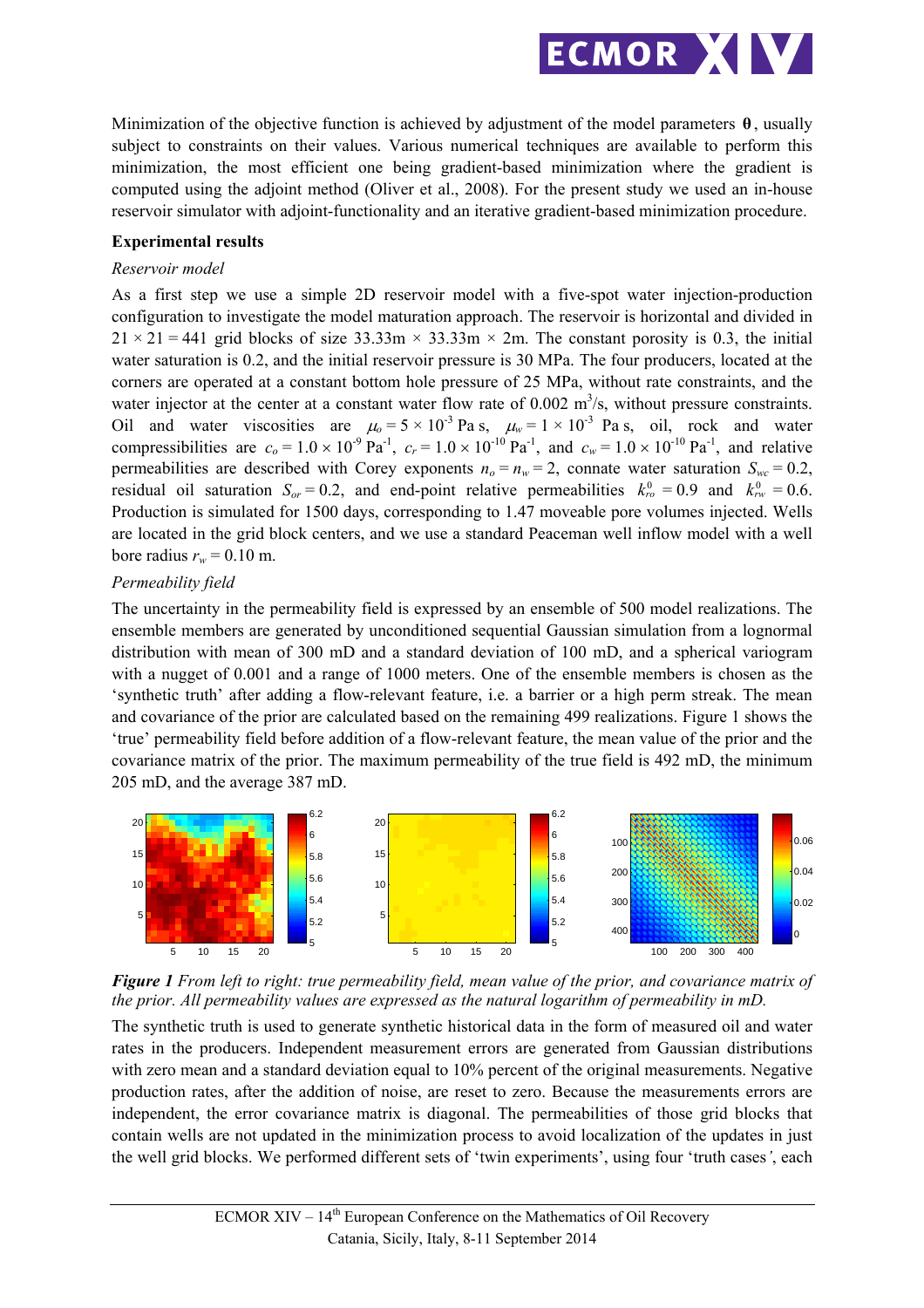

containing different flow-relevant features, and the two objective functions represented in equation (1) and equation (2).

#### *Experiment # 1: Truth case with a sealing fault – regularized objective function.*

In this experiment the truth contains a sealing fault, which separates production well *prod2* in the bottom-right corner from the rest of the field. The presence of this fault results in a lower oil production and later water breakthrough in well *prod2* compared to the other wells. Figure 2 depicts the true permeability field with the well locations. The black line represents the sealing fault, which is modelled by means of a dimensionless seal factor  $0 \le \sigma \le 1$  modifying the inter-grid block transmissibilities *T* according to

$$
T_{\text{eff}} = \sigma T \tag{3}
$$



*Figure 2 Truth case with well locations. The black line represents a sealing fault.* 

The fault in the truth model is not present in the prior model. We use the regularized objective function, given by equation (1), and minimize it by adjustment of the permeability in each grid block. After 137 iterations the objective function mismatch is reduced to about one third of its original value and, because no further reduction occurs, the minimization process is stopped. Figure 3 depicts the prior and updated permeability fields.





The updated permeability field stays close to the prior and does not show any unphysical updates. Some small adjustment of the permeability close to well *prod2* is visible, but any sign of the sealing fault is absent. Figure 4 depicts the oil and water rates in the four producers for the truth, the prior, and the updated model. As can be seen in Figure 4, the simulated data for the updated model poorly match the historical data, especially for well *prod2*.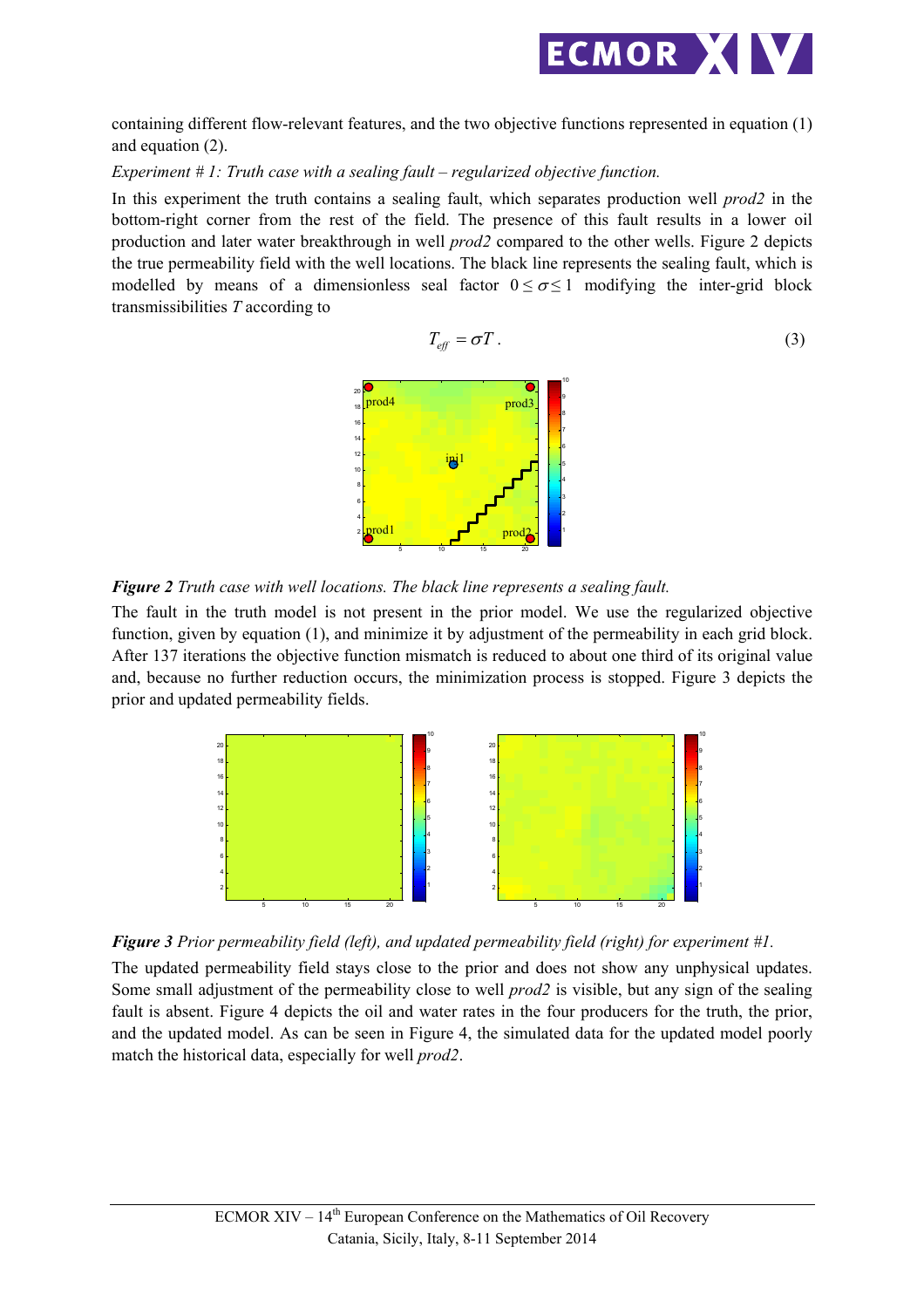



*Figure 4 Data match in the producers for experiment #1. Black dots indicate the measured oil and water rates. Solid and dashed red lines are the oil and water rates of the prior model. Solid and dashed blue lines are the oil and water rates of the updated model.* 

*Experiment # 2 - Truth case with a sealing fault – unregularized objective function.* 

In this experiment we use the same truth as in experiment #1 (see Figure 2), but we use the unregularized objective function given by equation (2). Different permeability fields, randomly chosen from the ensemble of 499 members, were used as starting values for the iterative minimization procedure. In addition, the mean of the ensemble was also chosen as one of the starting models. The minimizations converged in about 500 to 600 iterations, in which the objective function mismatch reduced with three orders of magnitude. Figure 5 shows four different starting models and their updates after history matching. In all four cases a low permeable band, with permeabilities between 1 to 10 mD is visible in the updated permeability fields. This low permeable band is apparently generated in order to match the production for well *prod2*, which is separated from the other wells through the sealing fault in the truth case. The low-permeable band, which has very low permeability values compared to other part of the fields, is apparently indicating that something is missing in our starting models. I.e., in this example, the unrealistic updates resulting from history matching with an unregularized objective function indeed seem to give an indication for under-modeling. Figure 6 depicts the oil and water rates in the four producers for the truth, the prior, and the updated model. As can be seen in Figure 6, the simulated data for the updated model match the historical data nearperfectly. In all the experiments from now on we will only use the unregularized objective function given by equation (2).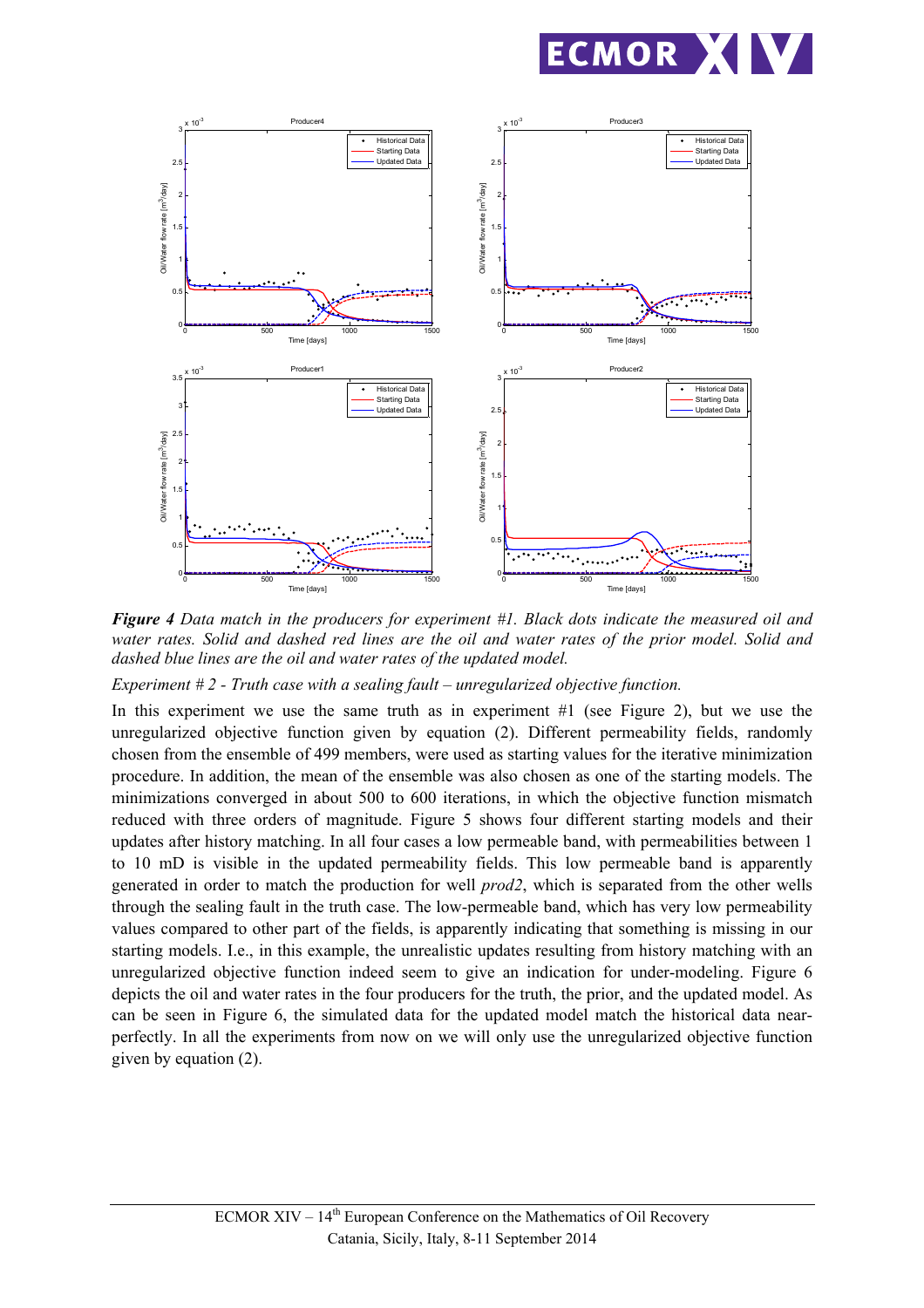



*Figure 5 Different models used as starting values for the minimization procedure (left), and the updated models (right) for experiment #2. The starting model in the top row is the ensemble average.*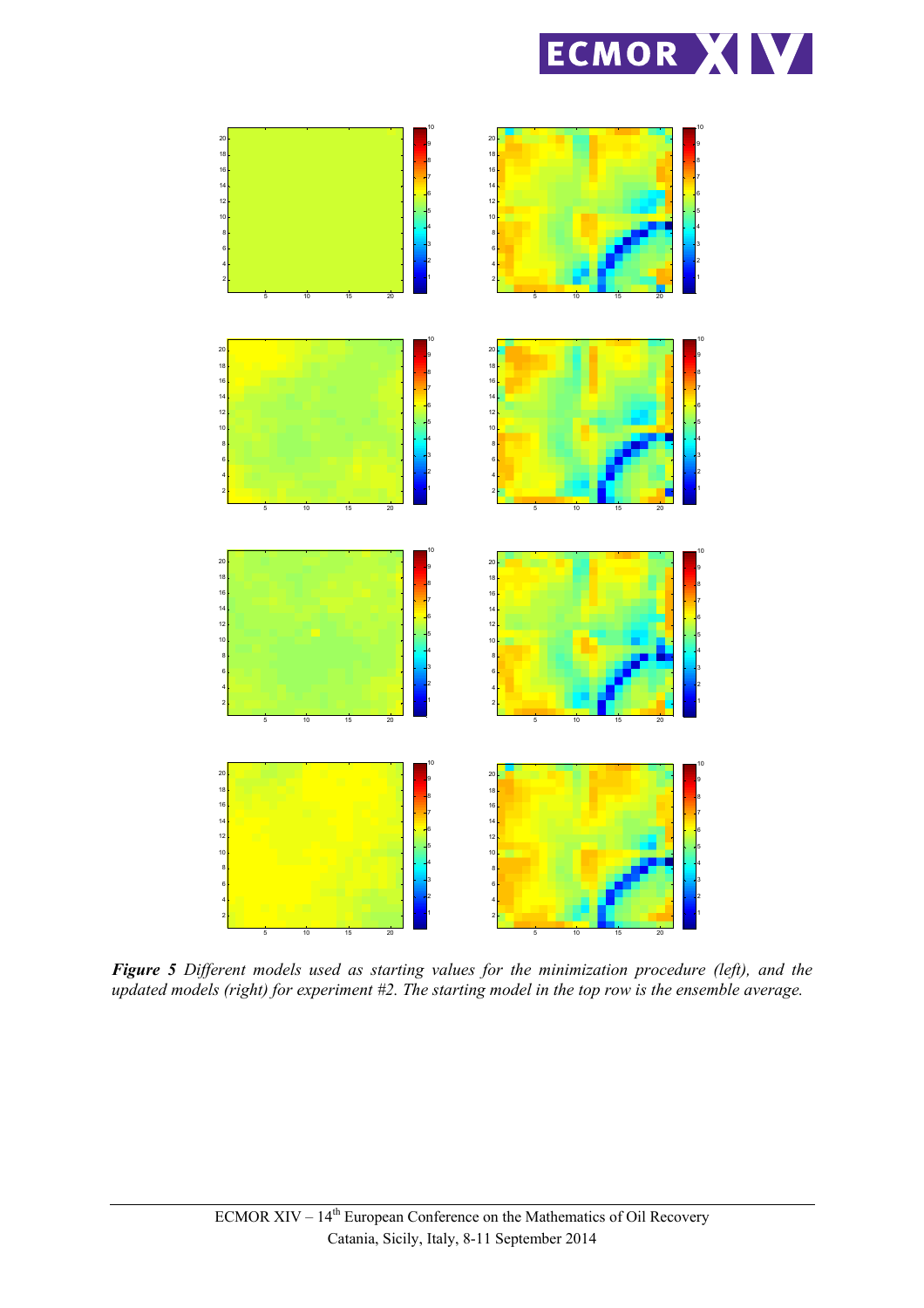



*Figure 6 Data match in the producers for experiment #2. Black dots indicate the measured oil and water rates. Solid and dashed red lines are the oil and water rates of the prior model. Solid and dashed blue lines are the oil and water rates of the updated model.* 

*Experiment # 3 - Capturing the position of a sealing fault.* 

In this experiment the sealing fault in the truth case has a different location than in the previous experiments and is located closer to the well *prod2*. Figure 7 depicts the true permeability field together with the location of the sealing fault.



## *Figure 7 Truth for experiment #3.*

Just like in experiment #2, the updated permeability field is obtained by minimization of the unregularized objective function given by equation (2). Figure 8 shows the starting model and its update after history matching. It can be seen that the low permeable band is now generated closer to well *prod2*, as is the location of the fault in the synthetic truth. In terms of data mismatch, we again obtained a near-perfect match between the updated model and the truth, while also the flow rates in the wells were again matched near-perfectly. This example indicates that apparently the production information in the wells also carries some information about the location of the fault.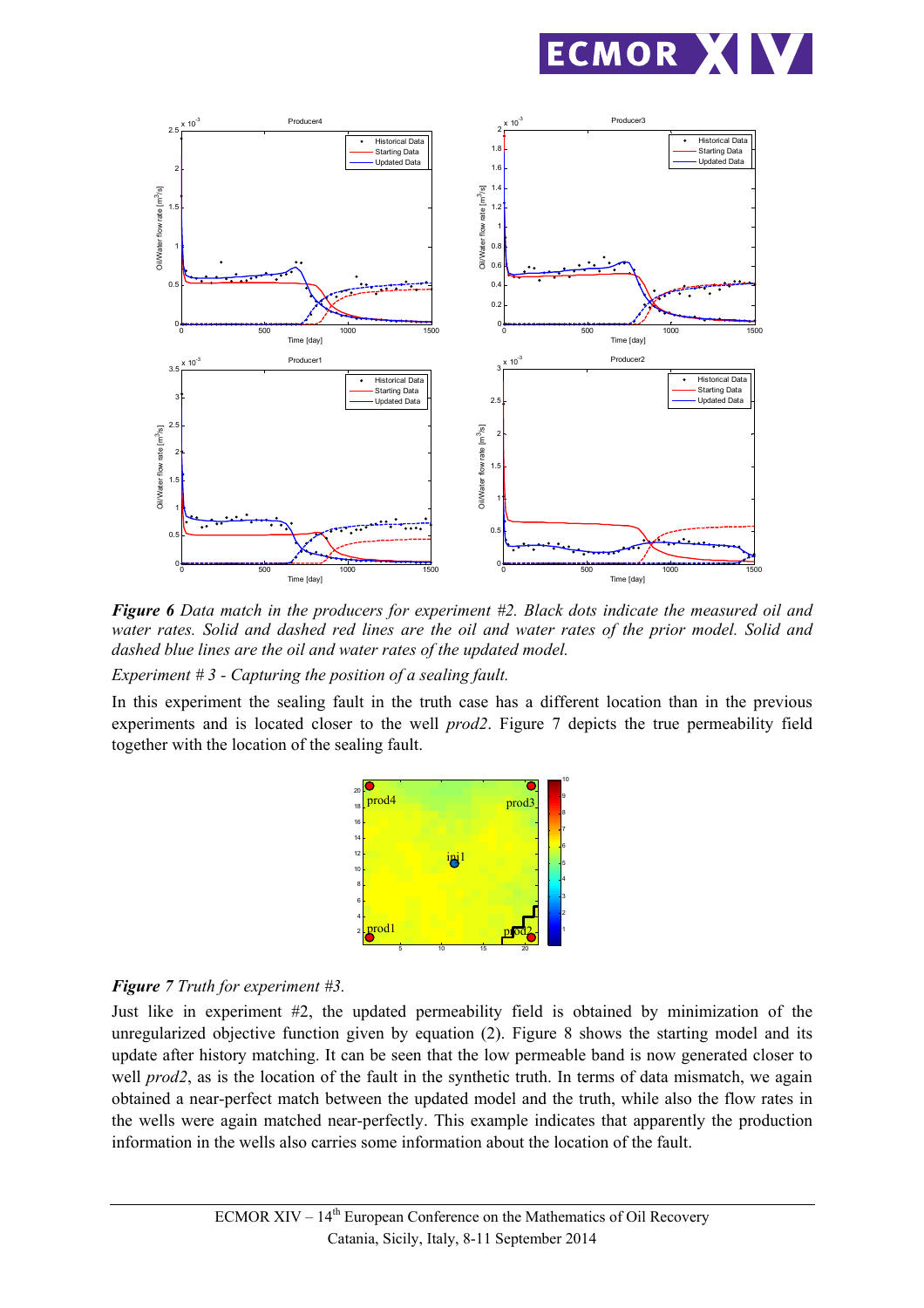



*Figure 8 Starting model (left) and updated model (right) for experiment #3. Experiment # 4 - Capturing the shape of a sealing fault* 

In this experiment the shape of the sealing fault is changed from a diagonal stair-step line to a large hook in the vicinity of well *prod2*. Figure 9 depicts the true permeability field, and Figure 10 the starting model and its update after history matching. As can be seen in Figure 10, the shape of the low permeable region is different compared to what we obtained in experiment #2. In this case we end up with a square-shaped low permeable region in the vicinity of well *prod2*. In terms of data mismatch, we got a good match between updated model and the truth model. This example indicates that apparently the production information in the wells also carries some information about the shape of the fault.



*Figure 9 Truth for experiment #4.* 



*Figure 10 Starting model (left) and updated model (right) for experiment #4. Experiment # 5 – Effect of measurement errors.* 

In this set of experiments we investigate the effect of measurement errors. The truth case is the same as in experiment #2, but the errors in the observed data are chosen differently. Figure 11 shows the updated permeability fields for measurements with measurement errors with standard deviations of 5%, 15%, 20% and 25% of the original measured values. It is clear from Figure 11 that increasing error levels lead to increasingly worse permeability estimates. For the 25% case the updated model contains completely spurious bands of low-permeability values.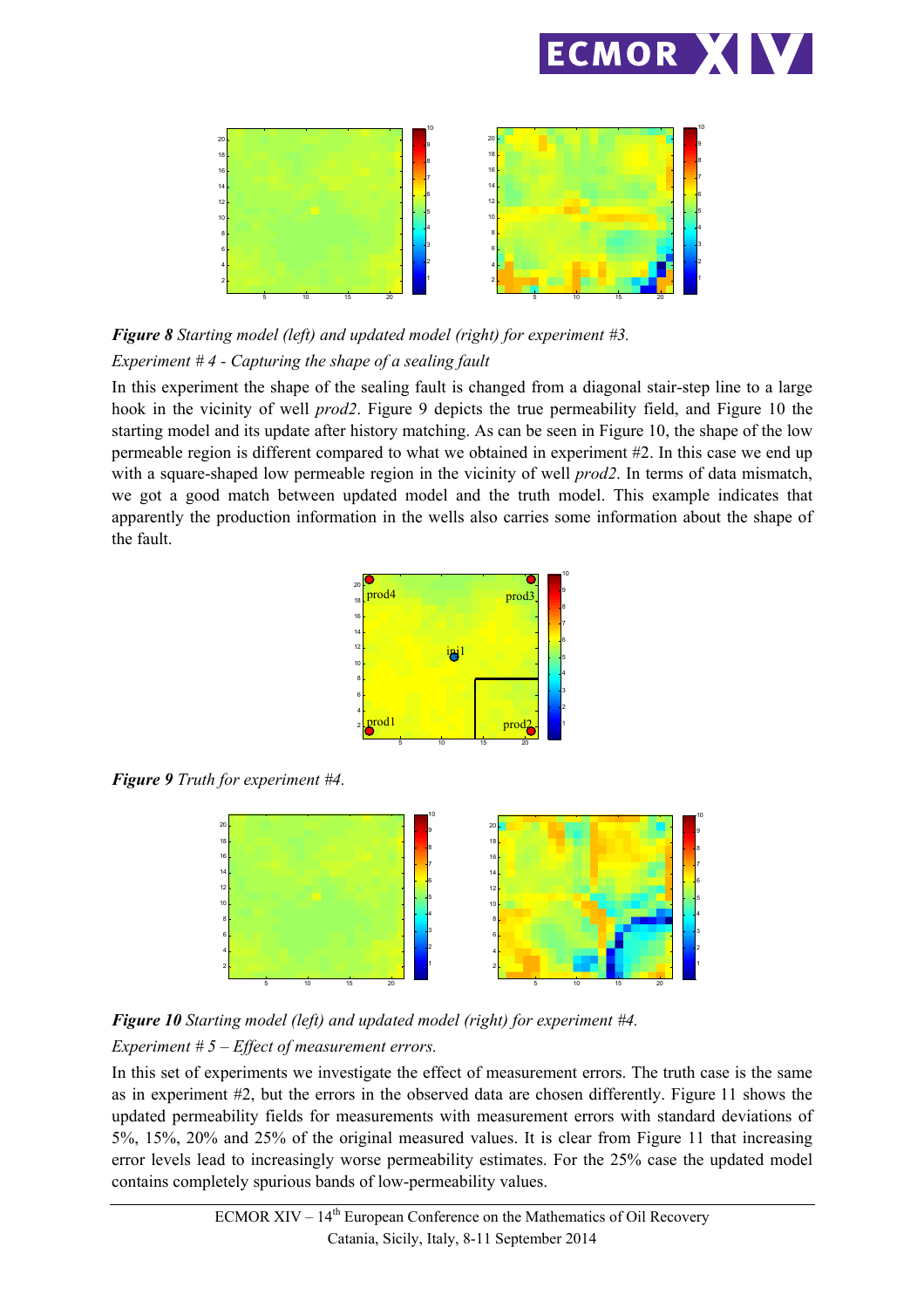



*Figure 11 Starting model (left) and its updates (right) for different measurement errors for experiment #5.From top to bottom: 5%, 15%, 20% and 25% error.* 

*Experiment # 6 - Truth case with a high perm channel* 

In this experiment instead of a sealing fault as a significant flow-relevant feature, we introduce a highpermeability channel in the truth. The high-perm channel is missing in the starting model used in the history matching procedure. The background permeability field is the same as in the previous experiments, but a channel with a permeability of 7000 mD connects producer *prod2* to injector *inj1*; see Figure 12. Figure 13 shows the starting model and its updates after 85 iterations. The permeability of the red band in the updated model in Figure 13 is 230000 to 4500000 mD. Figure 14 shows the data match for the four producers. Again this example confirms that history matching with an unregularized objective function may reveal some information about flow-relevant features.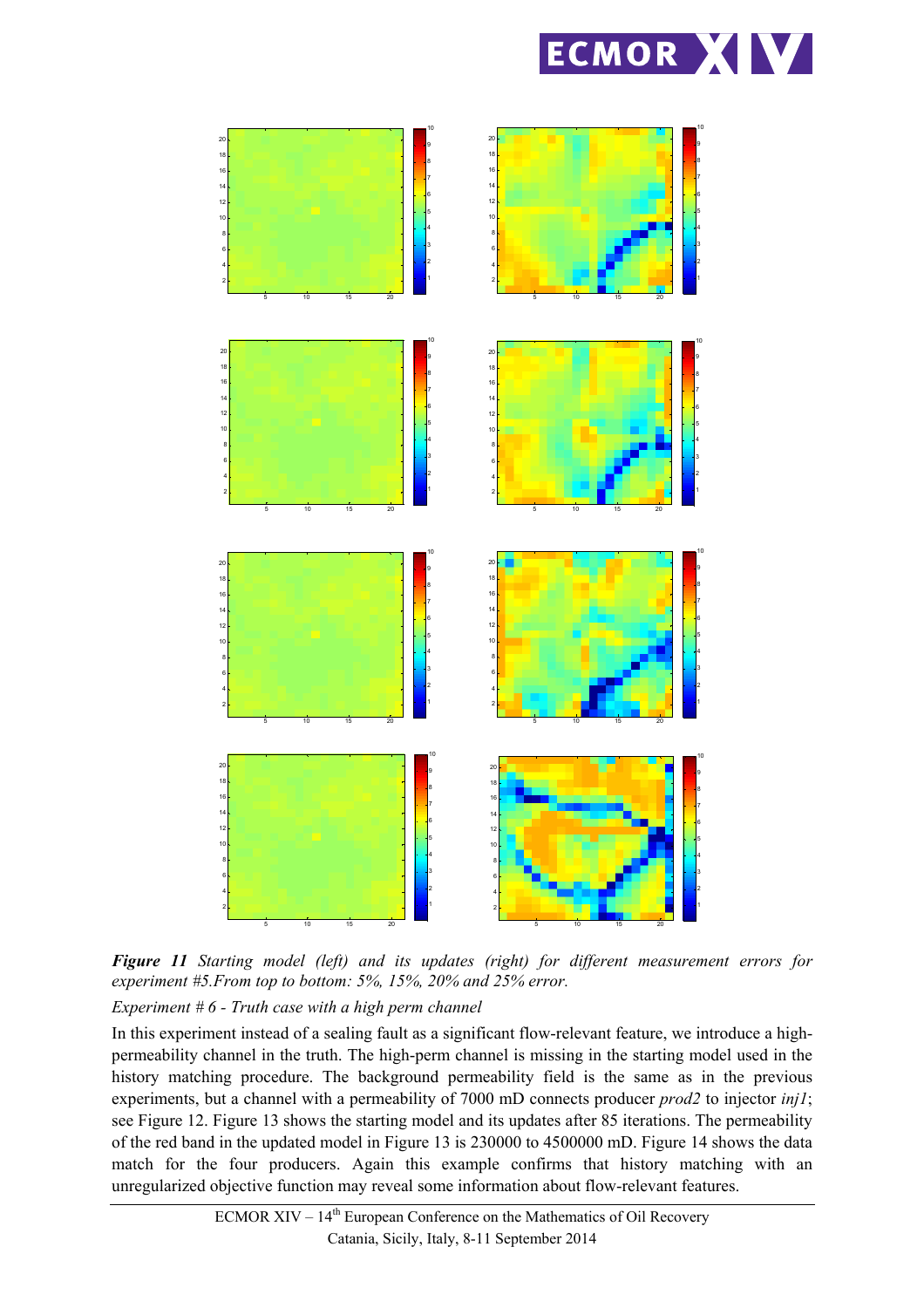



*Figure 12 Truth for experiment #6. The red grid blocks form a high-perm streak.* 



*Figure 13 Starting model (left) and its update (right) for experiment #6.* 



*Figure 14 Data match in the producers for experiment #6. Black dots indicate the measured oil and water rates. Solid and dashed red lines are the oil and water rates of the prior model. Solid and dashed blue lines are the oil and water rates of the updated model.*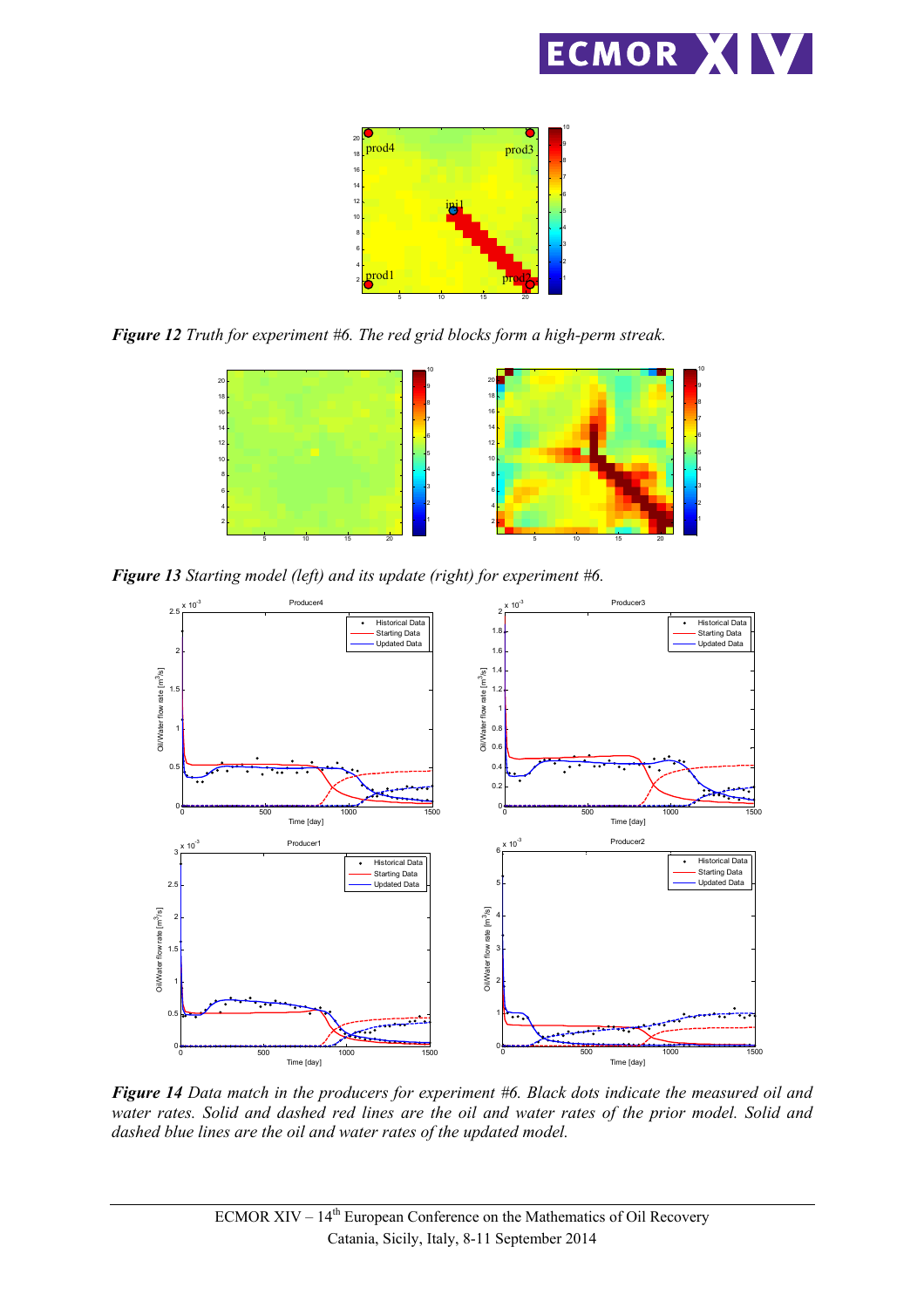

## **Identifiability**

The system-theoretical analysis of the presence of information in measured data is centered around the concept of identifiability. The parameters in a model are identifiable if they can be uniquely estimated from measured output data by a suitable choice of the control input.

Watson et al. (1984) and Datta Gupta et al. (1997) considered identifiability in steady-state (incompressible) two-phase flow and concluded that identifiability of reservoir properties is limited to average properties between wells. However, we consider (slightly) compressible flow and timevarying well rates, and it is well known from classical well testing (pressure transient analysis), and from related methods such as pulse testing or interference testing, that information about the distance between wells and flow-relevant features (e.g. reservoir boundaries or sealing faults) is sometimes present in the data, although to a limited extent due to the diffusive nature of pressure transients; see, e.g., Grader and Horne (1988) and Ahn and Horne (2010).

Zandvliet et al. (2008) and Van Doren (2010) addressed identifiability in reservoir systems from a system-theoretical point of view. They conclude that the number of identifiable parameters in a reservoir model based on input-output measurements in wells is very limited, and, moreover, can only be identified if the input is 'sufficiently exciting'. However, using a singular value decomposition (SVD) of the sensitivity matrix  $d\mathbf{h}(\theta)/d\theta$ , they also show that it is sometimes possible to identify large-scale flow-relevant features, as captured by the first SVD basis functions. Here, we will follow another approach, and use a transfer function formalism to characterize the identifiability of the location and magnitude of flow barriers in 1D experiments.

#### **Transfer function formalism**

#### *Frequency response*

In systems and control theory it is standard to analyze the dynamic behavior of a system by considering its response in the frequency domain. A sensitivity analysis of the frequency response shows how different parameters affect the system's dynamic behavior. The same approach can be followed to investigate the effect of the presence of a low permeable barrier in a reservoir. For the sake of simplicity, a 1D homogeneous injection-production system with a single fault (i.e. a low permeable barrier) is considered. It is assumed that this system contains a single-phase slightly compressible fluid, such that its behavior can be approximated as linear in the pressure. The 1D reservoir model can be considered as a system consisting of three blocks with lengths  $L_a$ ,  $L_b$  and  $L_c$ ; see Figure 15. The total length  $L = L_a + L_c$  and the length  $L_b$  of the middle block are known, but the position of the middle block (given by *La*) is unknown.



*Figure 15 Schematic representation of two 1D domains separated by a low permeable barrier. Input-output relations and transfer functions* 

The frequency response of a system containing multiple elements can conveniently be described with transfer functions, which describe the output from the system elements as a function of their input in the frequency domain or the Laplace domain. In order to find the input-output relations for porousmedia flow we need to start from the pressure diffusion equation for 1D flow,

$$
\frac{\partial p(x,t)}{\partial t} = \eta \frac{\partial^2 p(x,t)}{\partial x^2},\tag{4}
$$

where *p* is pressure, *x* is space, *t* is time, and *n* is the inverse of the hydraulic diffusivity *D*: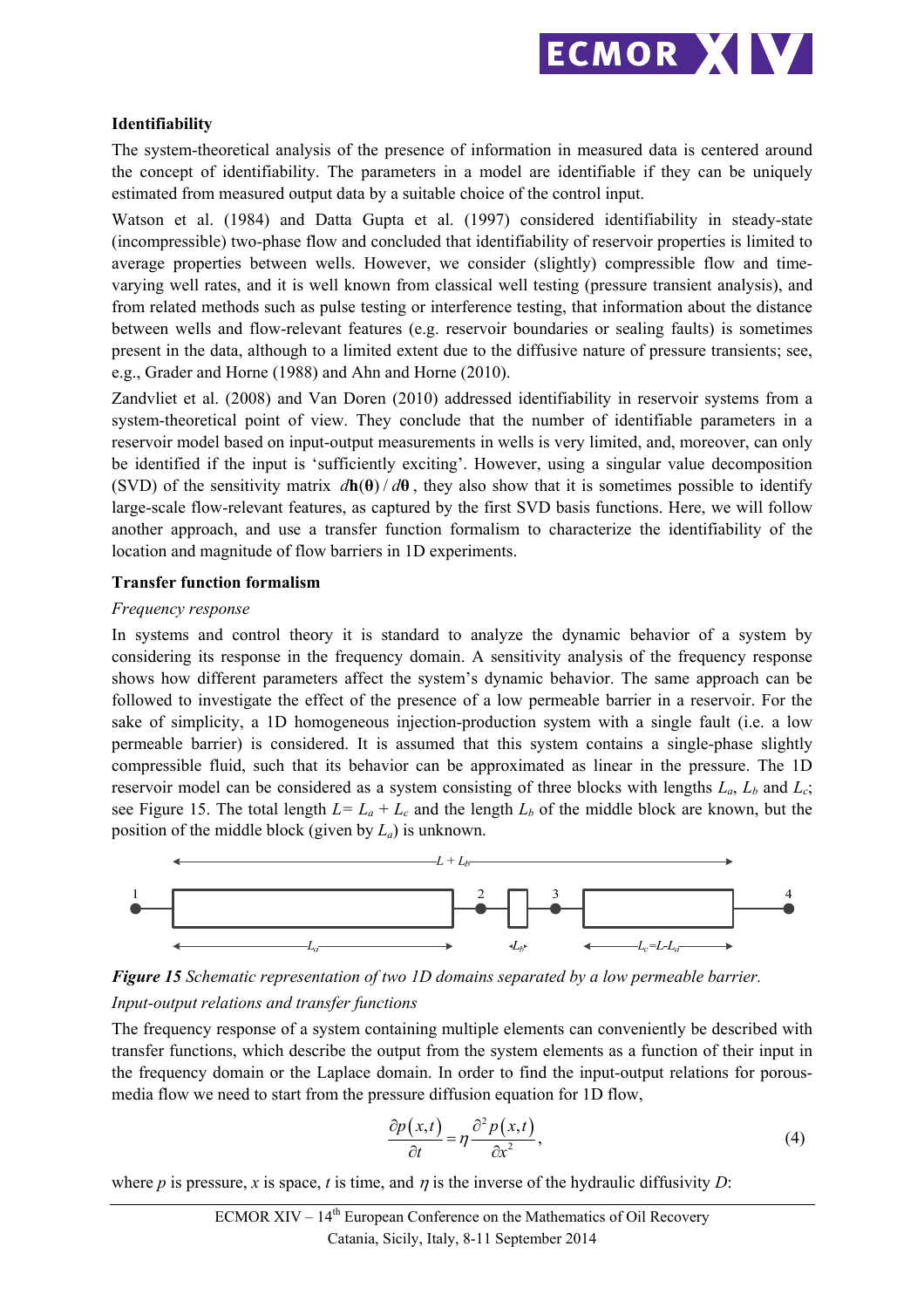

$$
\eta = \frac{1}{D} = \frac{k}{\varphi \mu c_t} \,. \tag{5}
$$

Here *k* is permeability,  $\varphi$  is porosity,  $\mu$  is fluid viscosity and  $c_t$  is total compressibility. The flow rate  $q$ can be written as

$$
q(x,t) = -A\frac{k}{\mu}\frac{\partial p(x,t)}{\partial x},
$$
\n(6)

where *A* is surface area, which is taken as one in our analysis. By applying a Laplace transform to equation (4) with zero initial condition we obtain,

$$
\left(\frac{\partial^2}{\partial x^2} - \frac{s}{\eta}\right) P(x, s) = 0,
$$
\n(7)

which can be expressed as

$$
\left(\frac{\partial}{\partial x} - \sqrt{\frac{s}{\eta}}\right) \left(\frac{\partial}{\partial x} + \sqrt{\frac{s}{\eta}}\right) \mathcal{P}(x, s) = 0,
$$
\n(8)

and which has a solution of the form

$$
\mathcal{P}(x,s) = C_1 e^{x\sqrt{\frac{s}{\eta}}} + C_2 e^{-x\sqrt{\frac{s}{\eta}}}.
$$
\n(9)

In the same way the flow rate can be written in the Laplace domain as

$$
\mathcal{Q}(x,s) = -\frac{k}{\mu}C_1 \sqrt{\frac{s}{\eta}} e^{x\sqrt{\frac{s}{\eta}}} + \frac{k}{\mu}C_2 \sqrt{\frac{s}{\eta}} e^{-x\sqrt{\frac{s}{\eta}}}. \tag{10}
$$

The functions  $C_1$  and  $C_2$  can be determined by requiring the solution to satisfy given boundary conditions for  $P(x_{\text{outer}}, s)$  at the outlet and  $Q(x_{\text{inter}}, s)$  at the inlet, resulting in

$$
\mathcal{P}(x_{\text{inel}},s) = \frac{2}{e^{-x_{\text{outlet}}\sqrt{\frac{s}{\eta}}} + e^{-x_{\text{outlet}}\sqrt{\frac{s}{\eta}}}} \mathcal{P}(x_{\text{outlet}},s) - \frac{\mu}{k} \sqrt{\frac{\eta}{s}} \frac{e^{-x_{\text{outlet}}\sqrt{\frac{s}{\eta}}} - e^{-x_{\text{outlet}}\sqrt{\frac{s}{\eta}}}}{e^{-x_{\text{outlet}}\sqrt{\frac{s}{\eta}}} + e^{-x_{\text{outlet}}\sqrt{\frac{s}{\eta}}}} \mathcal{Q}(x_{\text{inel}},s),
$$
(11)

$$
Q(x_{\text{outlet}},s) = \frac{k}{\mu} \sqrt{\frac{s}{\eta}} \frac{e^{-x_{\text{outlet}} \sqrt{\frac{s}{\eta}}}}{e^{-x_{\text{outlet}} \sqrt{\frac{s}{\eta}}} + e^{-x_{\text{outlet}} \sqrt{\frac{s}{\eta}}}} \mathcal{P}(x_{\text{outlet}},s) + \frac{2}{e^{-x_{\text{outlet}} \sqrt{\frac{s}{\eta}}} + e^{-x_{\text{outlet}} \sqrt{\frac{s}{\eta}}} \mathcal{Q}(x_{\text{inlet}},s).
$$
(12)

Subsequently  $Q(x_{\text{outlet}}, s)$  and  $P(x_{\text{inlet}}, s)$  can be written as a function of  $P(x_{\text{outlet}}, s)$  and  $Q(x_{\text{inlet}}, s)$  as

$$
\begin{bmatrix} \mathcal{Q}(x_{\text{outlet}}, s) \\ \mathcal{P}(x_{\text{inlet}}, s) \end{bmatrix} = \begin{bmatrix} A_{11} & A_{12} \\ A_{21} & A_{22} \end{bmatrix} \begin{bmatrix} \mathcal{Q}(x_{\text{inlet}}, s) \\ \mathcal{P}(x_{\text{outlet}}, s) \end{bmatrix},
$$
\n(13)

where the matrix elements  $A_{ij}$ , which represent the various input-output relations, can be derived as

$$
A_{11} = \frac{2}{e^{x_{\text{outlet}}\sqrt{\frac{s}{\eta}}} + e^{-x_{\text{outlet}}\sqrt{\frac{s}{\eta}}}} \,,\tag{14}
$$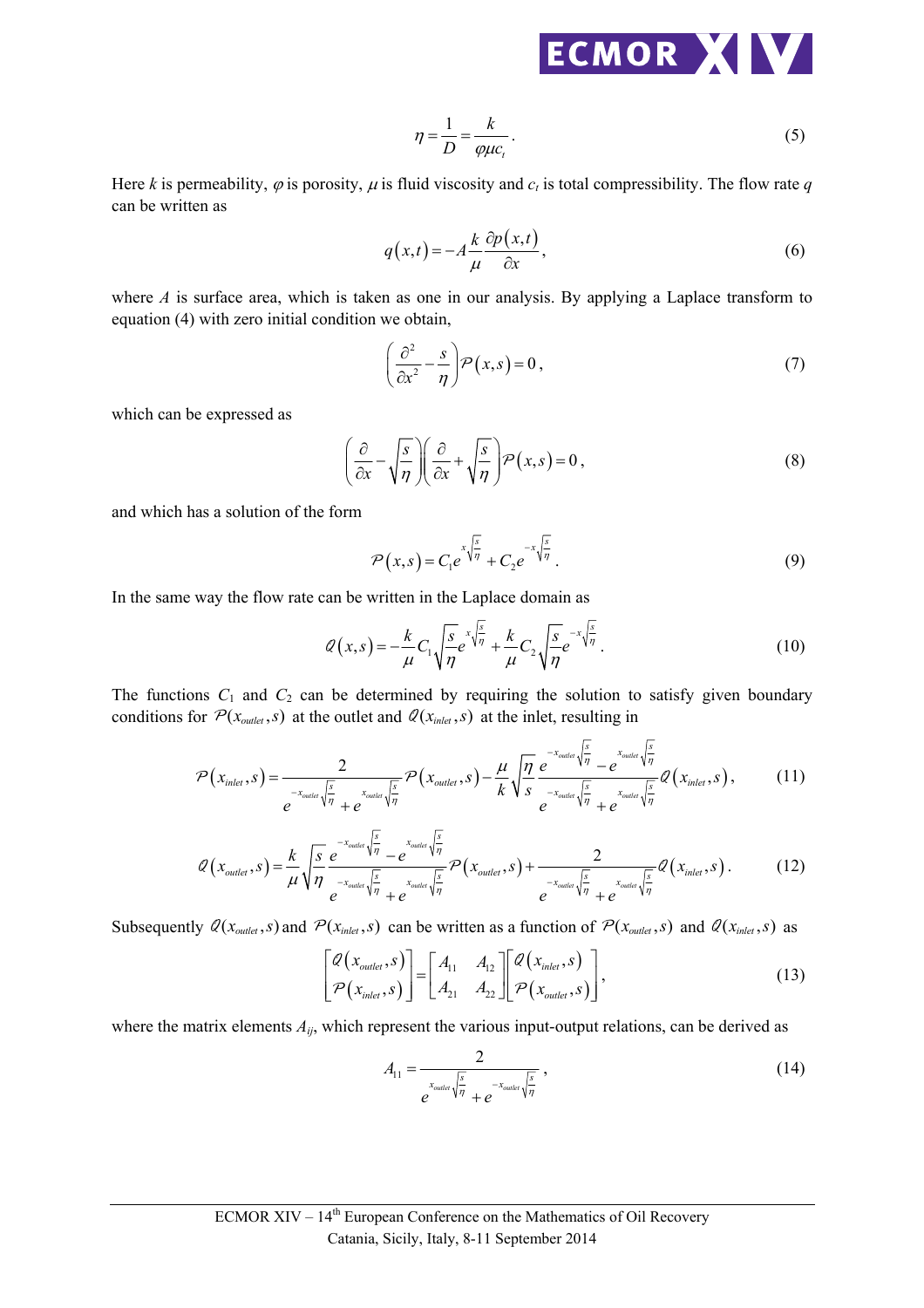

$$
A_{12} = \frac{k}{\mu} \sqrt{\frac{s}{\eta}} \frac{e^{-x_{\text{outlet}} \sqrt{\frac{s}{\eta}}}}{e^{-x_{\text{outlet}} \sqrt{\frac{s}{\eta}}}} - e^{-x_{\text{outlet}} \sqrt{\frac{s}{\eta}}},
$$
(15)

$$
A_{21} = \frac{\mu}{k} \sqrt{\frac{\eta}{s}} \frac{e^{x_{\text{outer}} \sqrt{\frac{s}{\eta}}}}{e^{x_{\text{outer}} \sqrt{\frac{s}{\eta}}} + e^{-x_{\text{outer}} \sqrt{\frac{s}{\eta}}}},
$$
(16)

$$
A_{22} = \frac{2}{e^{x_{\text{outlet}}\sqrt{\frac{s}{\eta}}} + e^{-x_{\text{outlet}}\sqrt{\frac{s}{\eta}}}}.
$$
 (17)

In this way we can derive the transfer functions for each block of our system. Finally, by coupling the transfer functions, we can derive the input-output relations for the entire system. Figure 16 shows the coupled model in block diagram representation for our 1D reservoir model, where we used the letters *A*, *B* and *C* to indicate the three consecutive blocks of Figure 15.



#### *Figure 16 Coupled model in block diagram representation.*

Each block of Figure 16 has an input-output relation in the form of equation (13). Consequently, by performing matrix multiplications, we can find the transfer functions that represent the input-output relations for the entire system. The matrix form of the input-output relations can be written as

$$
\begin{bmatrix} \mathcal{Q}\left(x_{\text{outer}}, s\right) \\ \mathcal{P}\left(x_{\text{inlet}}, s\right) \end{bmatrix} = \begin{bmatrix} S_{11} & S_{12} \\ S_{21} & S_{22} \end{bmatrix} \begin{bmatrix} \mathcal{Q}\left(x_{\text{inlet}}, s\right) \\ \mathcal{P}\left(x_{\text{outlet}}, s\right) \end{bmatrix},\tag{18}
$$

where the elements  $S_{ij}$  are given by

$$
S_{11} = -\frac{A_{11}B_{11}C_{11}}{C_{21}(B_{12} + A_{12}B_{11}B_{22} - A_{12}B_{12}B_{21}) + A_{12}B_{21} - 1},
$$
\n(19)

$$
S_{12} = -\frac{1}{A_{12}B_{21} + C_{21}B_{12} + A_{12}C_{21}B_{11}B_{22} - A_{12}C_{21}B_{12}B_{21} - 1} \times
$$
  
\n
$$
\left[C_{12} - A_{12}C_{12}B_{21} + C_{11}C_{22}B_{12} - C_{12}C_{21}B_{12} + A_{12}C_{11}C_{22}B_{11}B_{22} - A_{12}C_{11}C_{22}B_{12}B_{21} - A_{12}C_{12}C_{21}B_{11}B_{22} + A_{12}C_{12}C_{21}B_{12}B_{21}\right]
$$
\n(20)

$$
S_{21} = -\frac{1}{A_{12}F_{21} + C_{21}B_{12} + A_{12}C_{21}B_{11}B_{22} - A_{12}C_{21}B_{12}B_{21} - 1} \times
$$
  
\n
$$
\begin{bmatrix} A_{21} + A_{11}A_{22}B_{21} - A_{12}A_{21}B_{21} - A_{21}C_{21}B_{12} - A_{21}C_{21}B_{12} - A_{21}C_{21}B_{12} + A_{11}A_{22}C_{21}B_{11}B_{22} - A_{11}A_{22}C_{21}B_{12}B_{21} - A_{12}A_{21}C_{21}B_{11}B_{22} + A_{12}A_{21}C_{21}B_{12}B_{21} \end{bmatrix}
$$
\n(21)

$$
S_{22} = -\frac{A_{22}C_{22}B_{22}}{A_{12}\left(B_{21} + C_{21}B_{11}B_{22} - C_{21}B_{12}B_{21}\right) + C_{21}B_{12} - 1}.
$$
\n(22)

ECMOR XIV – 14th European Conference on the Mathematics of Oil Recovery Catania, Sicily, Italy, 8-11 September 2014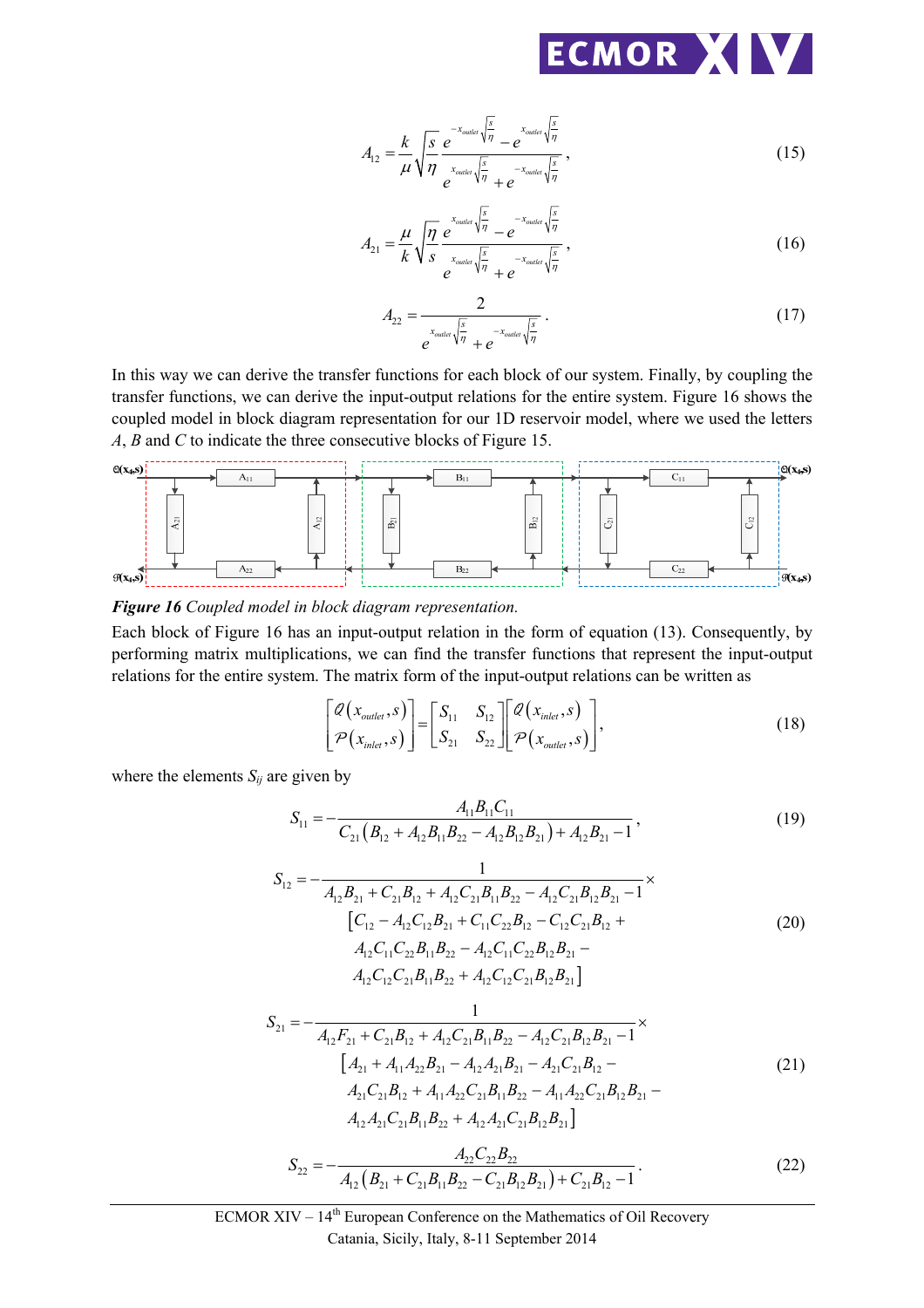

## *Effect of a low permeable barrier*

In the 2D twin experiments we used flow rates in the injector and pressures in the producers as inputs, and flow rates in the producers as outputs. In the following we will therefore focus on the behavior of the transfer functions  $S_{11}$  (from flow at the inlet to flow at the outlet) and  $S_{12}$  (from pressure at the outlet to flow at the outlet). First we consider the sensitivity of  $S<sub>11</sub>$  to changes in the magnitude of the barrier permeability  $k_b$  for a fixed barrier location  $L_a = 150$  m. In that case the sensitivity matrix  $d\mathbf{h}(\theta) / d\theta$  reduces to a scalar  $dS_{11} / dk_b$ , and Figure 17 depicts its magnitude as a function of frequency for different values of  $k_b$ . It can be seen that the sensitivity increases for decreasing barrier permeabilities, i.e. the barrier becomes more identifiable for decreasing permeabilities. This effect is also visible in Figure 18, which depicts the sensitivity  $dS_{12} / dk_b$  as a function of frequency. Next we consider the sensitivities of the output with respect to the location *La* of the barrier for a fixed permeability value of 0.1 mD. The corresponding values of  $dS_{11} / dL_a$  and  $dS_{12} / dL_a$  have been depicted in Figures 19 and 20. These results indicate that, for this example, identifiability of the barrier location increases with an increase in distance of the barrier from the producer for *S*11, while the opposite occurs for  $S_{12}$ , i.e. an increase in identifiability with increasing distance from the injector. Further analysis will be required to generalize these results.

| <b>Table 1</b> Parameter values. |           |                |
|----------------------------------|-----------|----------------|
| Parameter                        | Magnitude | Units          |
| $\varphi$                        | 0.2       |                |
| $\mu$                            | $10^{-3}$ | Pa s           |
| $c_t$                            | $10^{-7}$ | 1/Pa           |
| $\overline{A}$                   | 1         | m <sup>2</sup> |
| L                                | 500       | m              |
| $\mathit{L}_{h}$                 | 10        | m              |

## **Conclusions**

We conducted several twin experiments and applied unregularized parameter estimation to update uncertain parameters in a simple 2D reservoir model that contained a major deficiency in the form of a missing high or low permeability feature. We found that, in case of low-permeability barriers or high-permeability streaks, it is sometimes possible to localize the position of the model deficiency, and, to a lesser extent, the permeability magnitude of these features.

To further analyze this behavior we conducted 1D experiments using a transfer function formalism (i.e. a dynamic response analysis in the frequency domain) to characterize the identifiability of the location and magnitude of a flow barrier. The results indicate that, for this example, identifiability of the permeability magnitude of the barrier increases with a decrease in permeability magnitude, while identifiability of the barrier location increases with an increase in distance of the barrier from either the injector or the producer, depending on the location of inputs and outputs.

Further analysis will be required to assess the differences in identifiability between barrier magnitude and barrier location, and, in particular, to assess to what extent the findings remain valid for larger and geologically more complex reservoirs.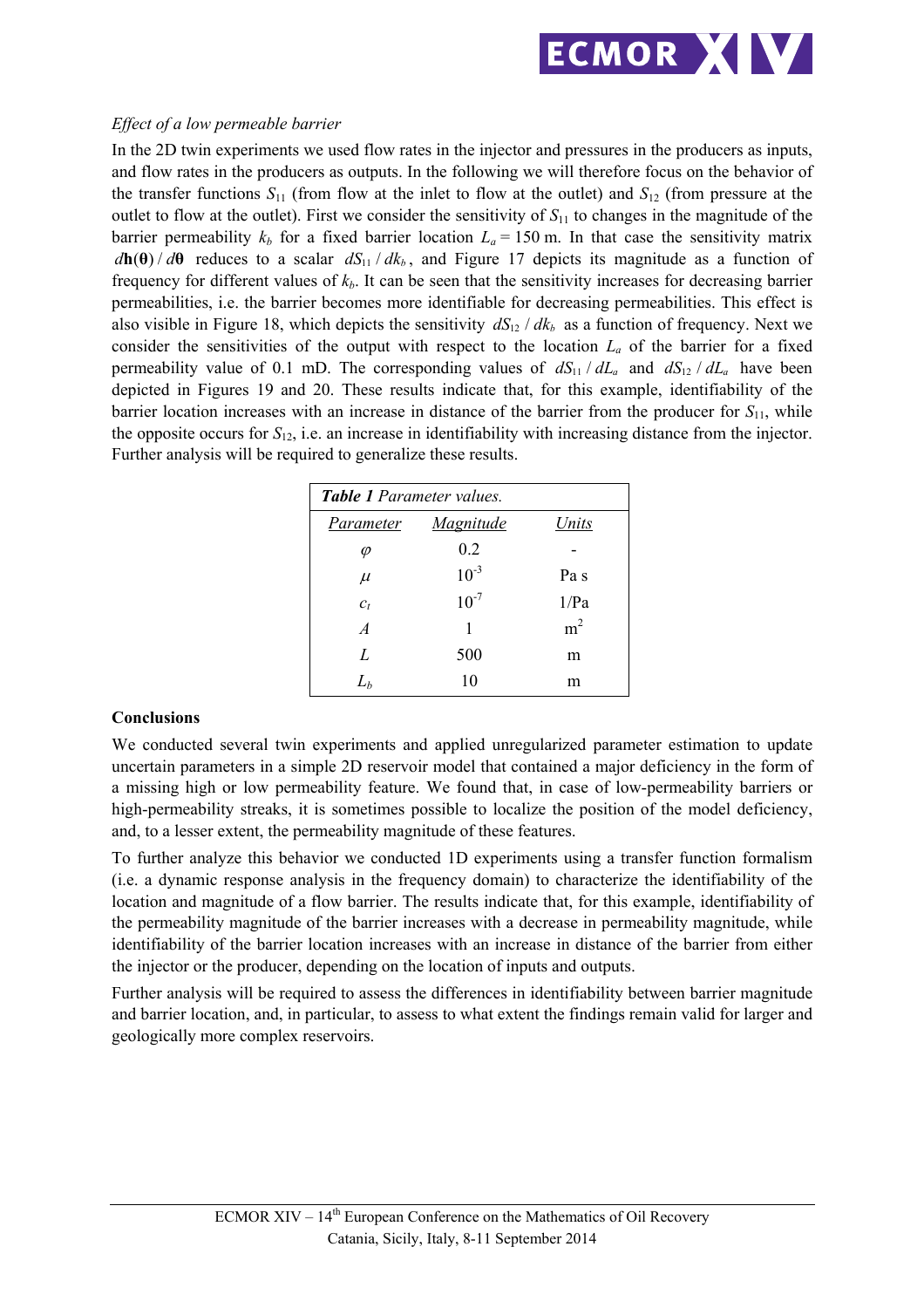



*Figure 17 Sensitivity of the frequency response* $S_{11}$  **to the barrier permeability**  $k_b$  **as a function of** *frequency for different values of the barrier permeability.* 



*Figure 18 Sensitivity of the frequency response*  $S_{12}$  *to the barrier permeability*  $k_b$  *as a function of frequency for different values of the barrier permeability.*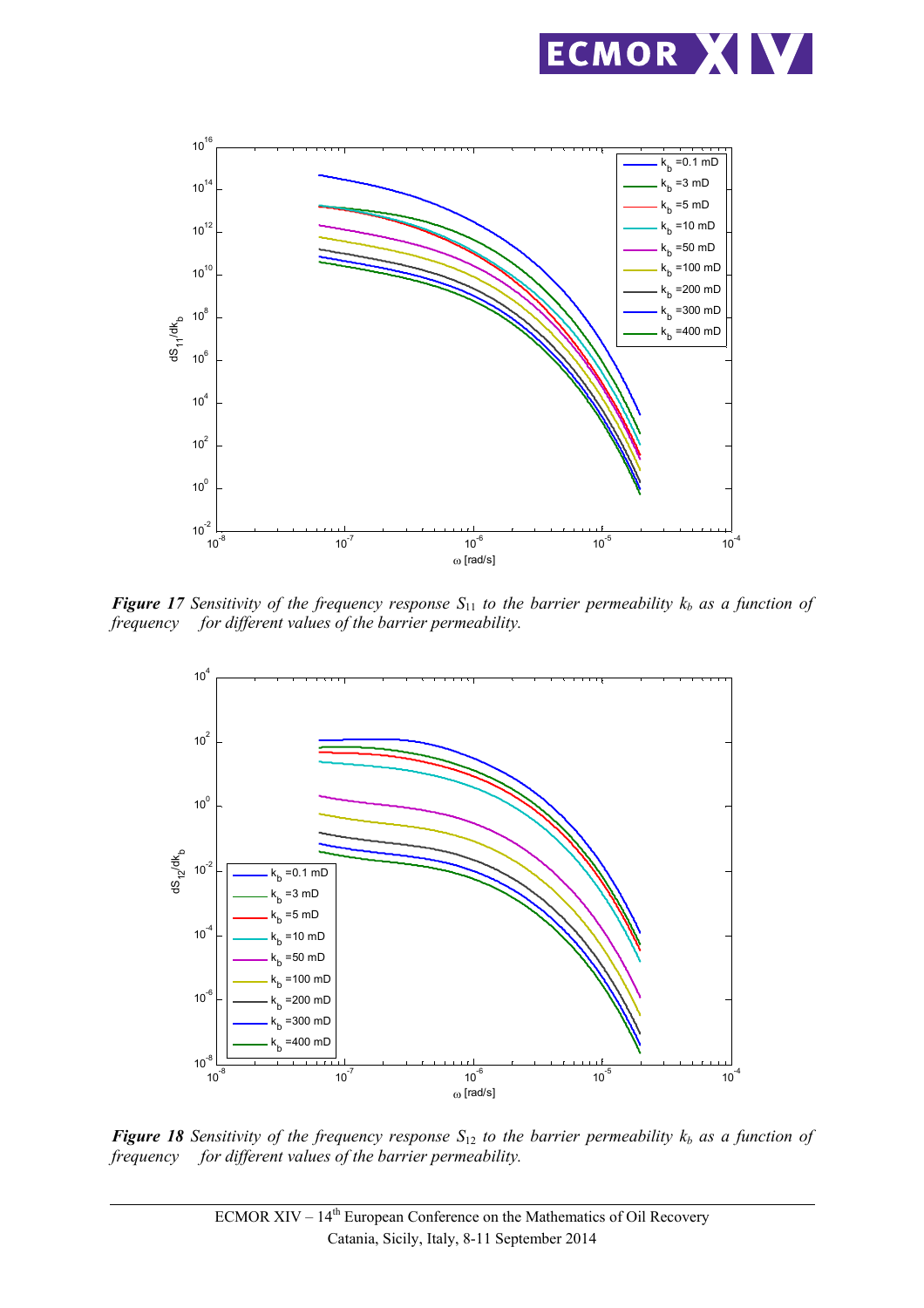



*Figure 19 Sensitivity of the frequency response*  $S_{11}$  *to the barrier location*  $L_a$  *as a function of frequency for different values of the barrier location. for different values of the barrier location.* 



*Figure 20 Sensitivity of the frequency response*  $S_{12}$  *to the barrier location*  $L_a$  *as a function of frequency for different values of the barrier location.*